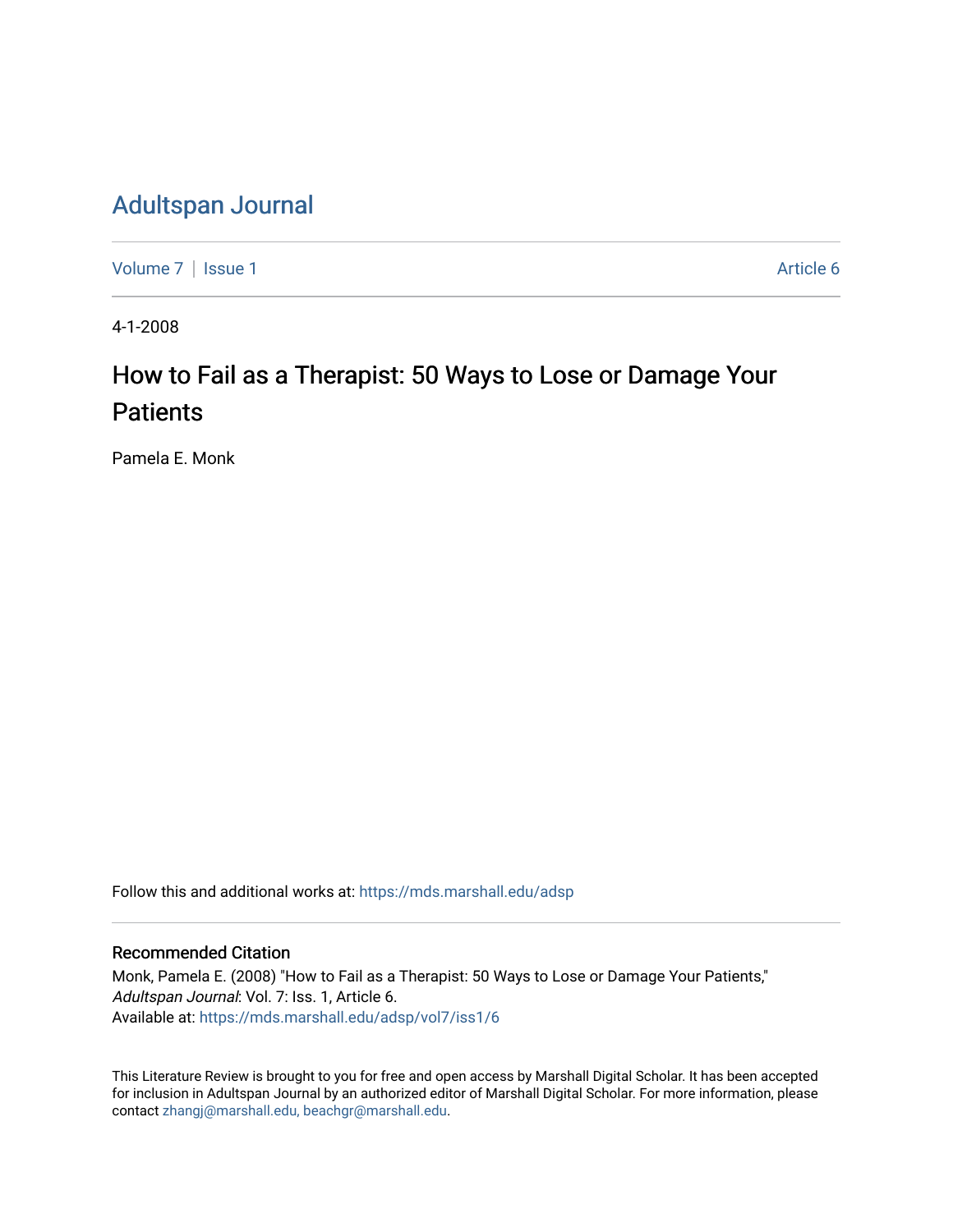# *How to Fail as a Therapist: 50 Ways to Lose or Damage Your Patients*

### **Reviewed by Pamela E. Monk**

Bernard Schwartz & John V. Flowers. (2006). *How to Fail as a Therapist: 50 Ways to Lose or Damage Your Patients.* Atascadero, CA: Impact, 160 pp., \$22.95 (paperback). ISBN 1-886230-70-6.

Whether you are a counseling student, experienced counselor practitioner, or counselor educator, Schwartz and Flowers have developed a handbook to assist in avoiding the pitfalls of premature counselee-initiated termination. By stating the often imperceptible truths in a negative perspective, they bring heightened attention to their points.

*How to Fail as a Therapist: 50 Ways to Lose or Damage Your Patients* provides poignant case vignettes demonstrating errors and possible consequences. Most important are the numerous suggestions offered to avoid the particular therapeutic error replete with citations from master therapists.

For example, controversially the most significant failure for therapists is the recognition of their own limitations. "As we reviewed the literature on the traits of 'master therapists,' we found that one characteristic they seemed to have in common was that of humility—the recognition of their own limitations" (p. 6). An appropriate vignette and three suggestions for avoiding the error are provided. Each suggestion is appropriate for new counselors and a wonderful reminder for the experienced practitioner.

Some of the important topics addressed in this book include how to fail even before therapy is started, how to perform incomplete assessments, how to ignore science, and how to ruin the therapist–client relationship. Counselors will find vital self-help for how to achieve therapist burnout (or how to avoid it).

All sections have something to offer all counselors, whatever their developmental stages. In an important section on the power of human resilience, the reader is reminded of the resilience of both the counselor and the counselee. "As therapists, our greatest contribution may be to enhance our clients' belief in their own inner strengths, resources, and resilience" (p. 108). Recognizing client resiliency and personal resiliency gives a much more positive perspective of counseling.

*Pamela E. Monk, Department of Educational Leadership, Lamar University. Correspondence concerning this review should be addressed to Pamela E. Monk, Department of Educational Leadership, College of Education and Human Development, Lamar University, PO Box 10034, Beaumont, TX 77710-0034 (e-mail: pemonk@my.lamar.edu).*

*© 2008 by the American Counseling Association. All rights reserved.*

. . . . . . . . . . . . . **46 ADULTSPAN***Journal Spring 2008 Vol. 7 No. 1*

#### Published by Marshall Digital Scholar, 2022